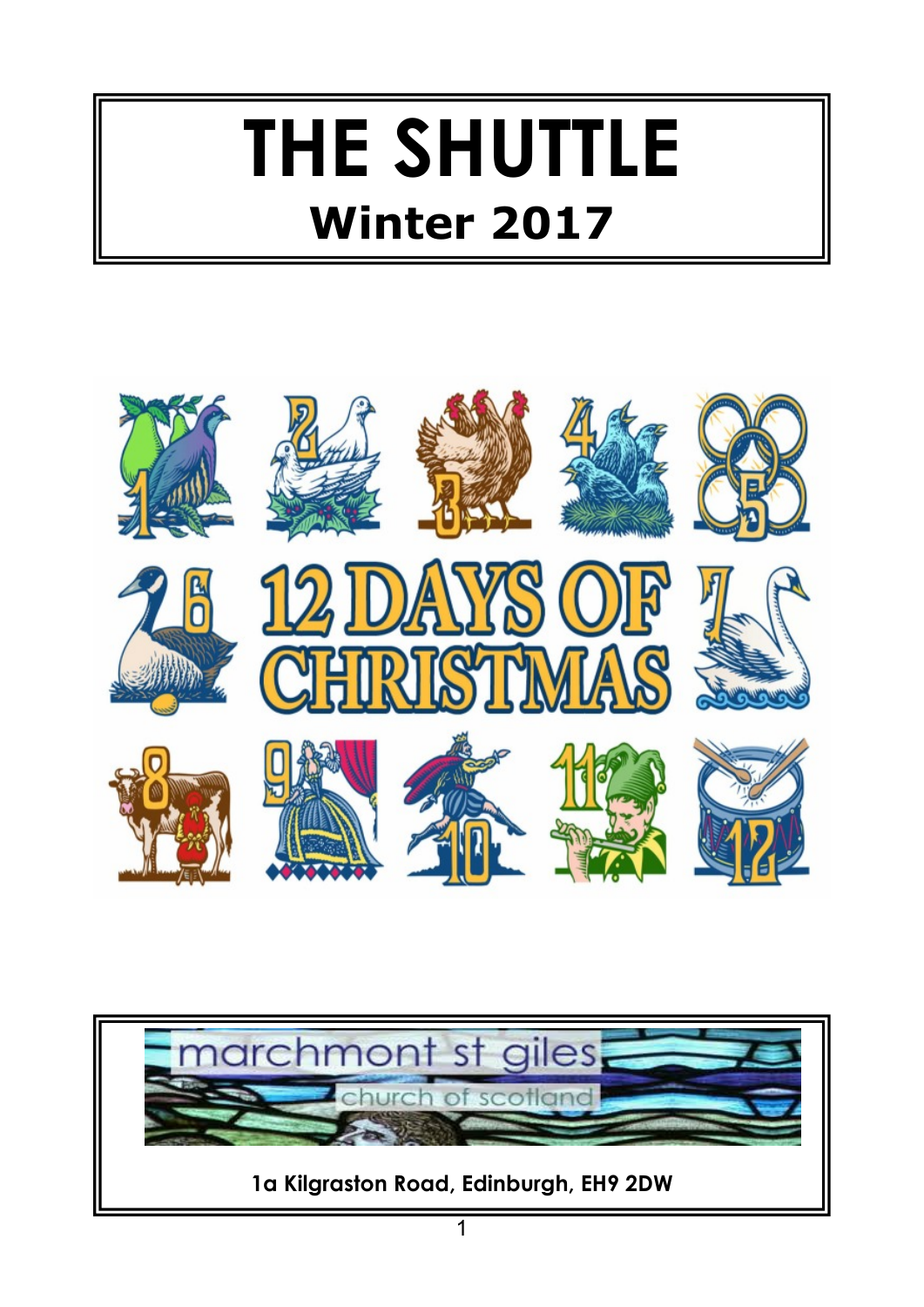### **Meeting Matters**

#### **Every Saturday**

10 - 12pm Morning Coffee - resumes 13th January 2018

**Every Tuesday**

10.00 Prayers & Reflection South Transept

#### **Every Wednesday**

12.30 Butterflies Plus - Lunch for the Over 60s

#### **December**

- 17 10.30 Nativity & Gift Service
- 23 10.00 Christingle Preparations for Christmas Eve Services

#### **Christmas Eve**

- 24 10.30 4<sup>th</sup> Sunday in Advent
	- 4.00 Christingle Service
	- 11.00 Community Carol Singing
	- 11.30 Watchnight Service

#### **Christmas Day**

- 25 10.00 Family Service
- 31 10.30 Morning Service
	- 7.30 Hogmanay Fundraising Ceilidh

### **January 2018**

- 7 9.50 Early Service
	- 10.30 Morning Service
- 14 9.50 Early Service
	- 10.30 Morning Service
- 16 2.30 Guild note different time
- 21 9.50 Early Service
	- 10.30 Morning Service
- 22 10.00 Toddler Church
- 28 9.50 Early Service
	- 10.30 Sacrament of Holy Communion

#### **February**

- 4 9.50 Early Service
	- 10.30 Morning Service *Articles for the February Shuttle to be with the Editors*
- 11 9.50 Family Service
	- 10.30 Morning Service

### **Front Cover**

12 Days of Christmas - See the "And finally……" for the story behind the meaning of the words of this song.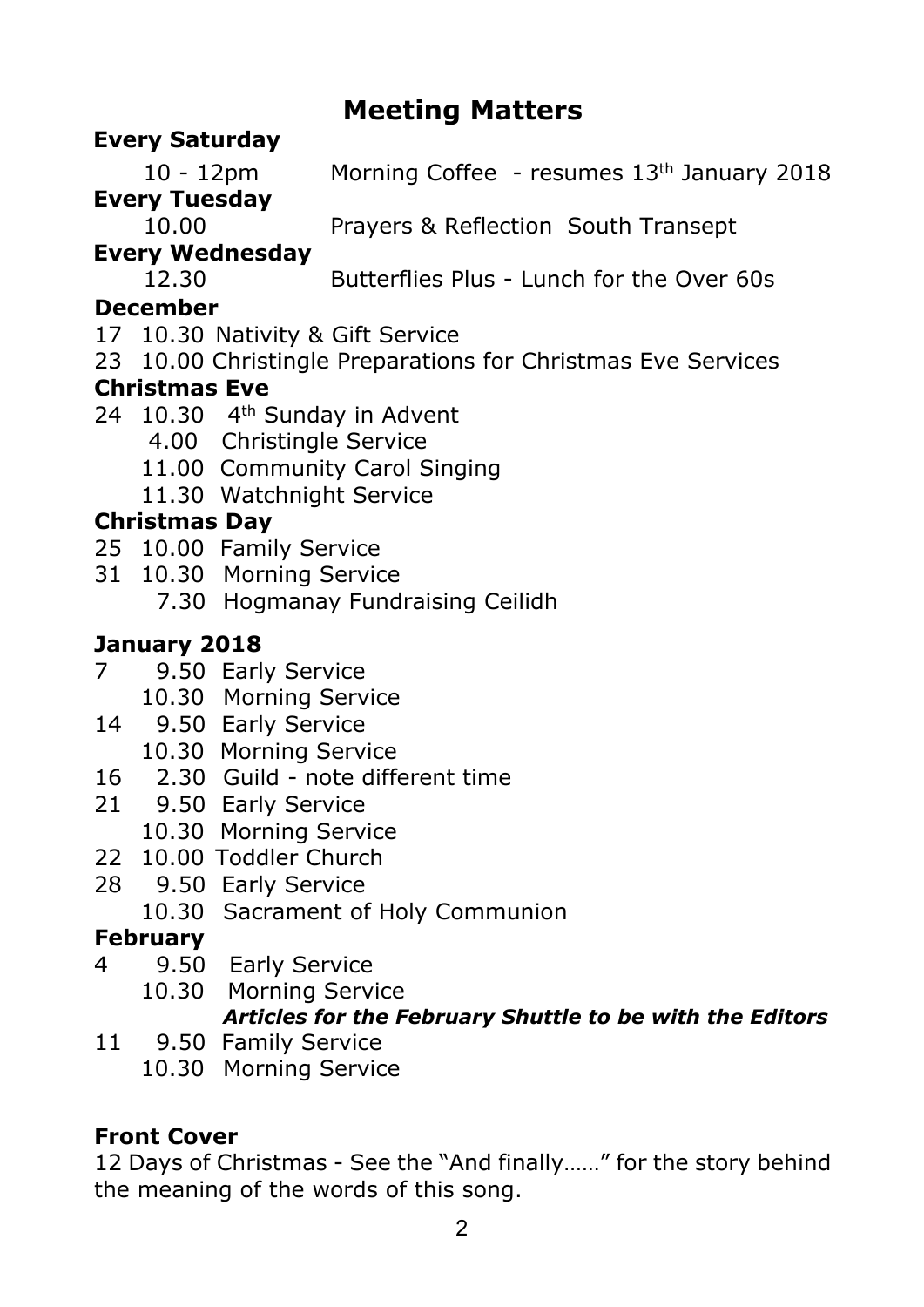### **Reflections**

The story of Bethlehem, which means "house of bread", has been a town, which has always been a place where conflict and dissent was part of its story. From the first mention of it in the 14<sup>th</sup> century BC, the people there have been distinct from Jerusalem, which is a mere 5 miles away. It is the town of Naomi, who returns with her Moabite daughter in law, Ruth who marries Boaz and becomes part of the story of King David and then Jesus. David, the shepherd boy, transfers the capital and the Ark of the Covenant to Jerusalem. It can be no small step to acknowledge the importance of Bethlehem and Jerusalem in the story of salvation, with the clear links between David and The Christ as well as Bethlehem and Jerusalem. Lastly, it is Jerusalem where the stories of the shepherds and the magi are told and where Herod is sure the Christ child will be born.

These important links and sign posts for us in the story of faith is important, not as a children's fable for a cosy Christmas Nativity, but as places where the foundational events of our faith are sourced.

As I write, The President of the United States has changed the narrative of 2000 more years of conflict in that area. Peace is still the aim of the United Nations and many people of different faiths, who call that land Holy. The tensions have been there for as long as there have been people trying to express their faith differently. The current tensions which involve the various strands of Christianity, Judaism and Islam, in some way are no different from the different groupings over 3000 years ago, except now, there is a global narrative and counter narrative of what should be best for the region, which was made far more complicated in 1947 by the establishment of the State of Israel.

What happens now is anyone's guess as Christian, Muslim and Jew re-adjust to the new stance of America and how this will play out on the world stage. The immediate fear is that this will lead to violence and innocent people of every faith and nationality being caught in the crossfire. Until now a status quo has established an uneasy situation with many demanding a more just situation, which would deny the Israelis ongoing building of settlements of Palestinian territory.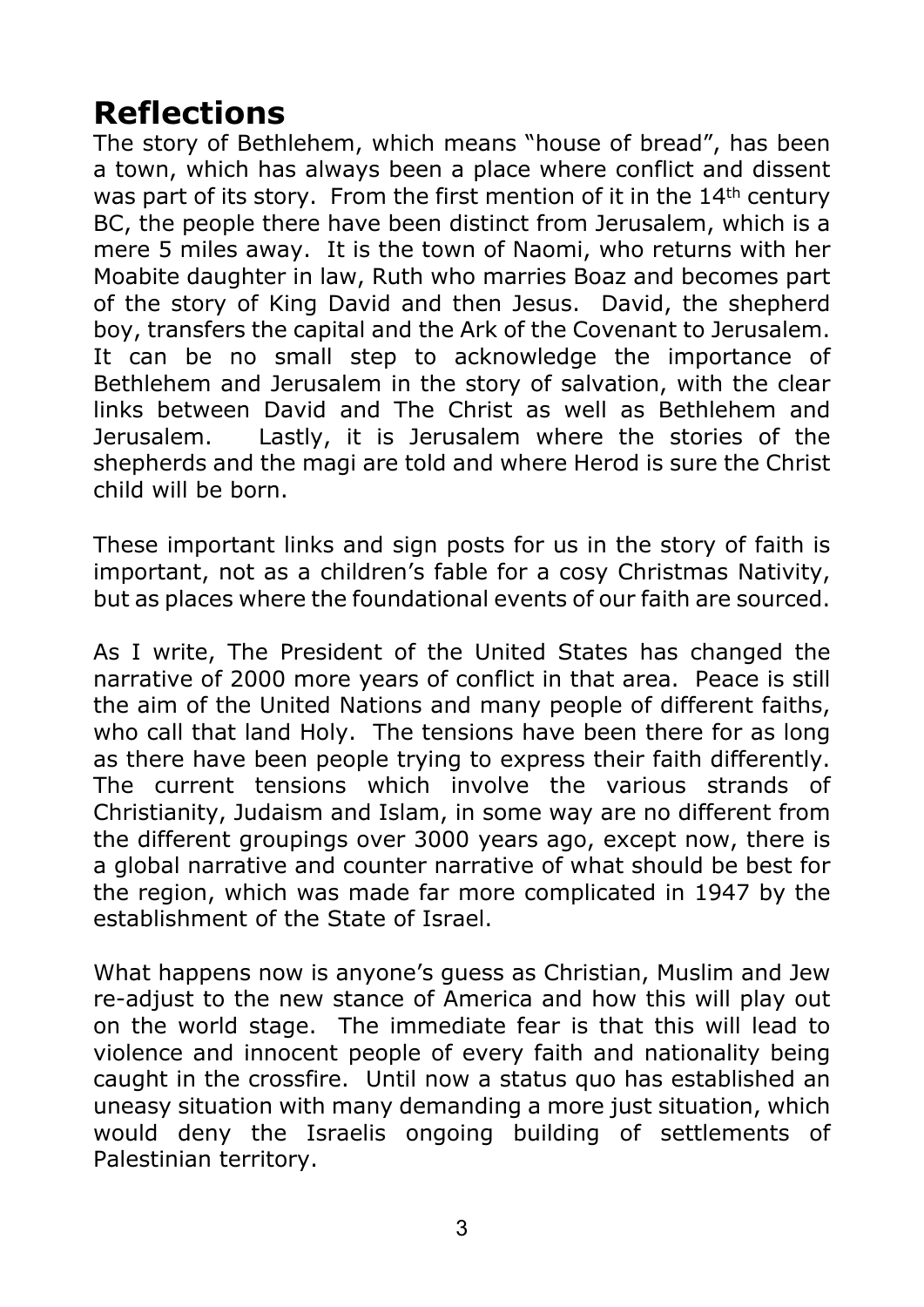Now that the United States clearly support the claims of the Israelis, the result could lead to many outcomes, some of which were unthinkable not that long ago.

Justice and peace are 2 concepts which seem obvious to us, but many people in the land we call Holy, feel they have neither and frustration about an intractable situation can and does lead to violence as well as non-violent protest, which is often met with violence and intolerance.

What should be our response as Christians this Christmas. Let us pray for the peace of Jerusalem. Let us pray for the peace of Bethlehem and let us also pray for those pilgrims who gather there. May they celebrate with joy, the salvation which came to that place 2000 and more years ago through the birth of a child, the witness of shepherds and foreigners and the faith and strength of a young girl and her husband who responded to the Call of God and still encourage us to see God at work through the outcast and stranger and the least expected of God's people.

Karen K Campbell

### **CHURCH FAMILY & PARISH NEWS**



The Baptism of Holly Diana and Lucinda Louise Anderson took place on Sunday 19th November 2017.

**We give thanks for the life and service of;** Conrad Wilson, a resident of the parish, who died on the 17th November 2017.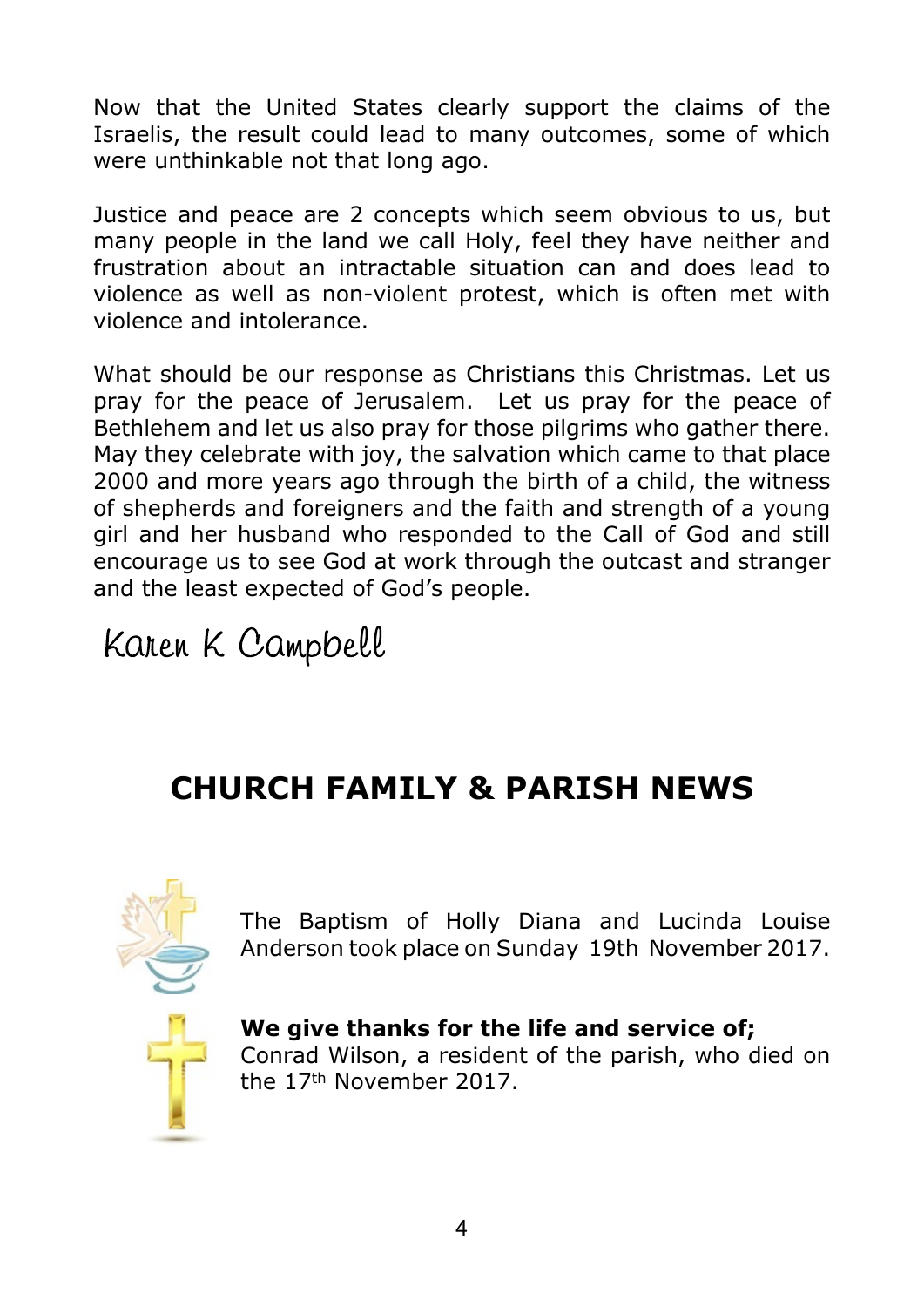### **BUTTERFLIES CAFE & BUTTERFLIES PLUS**

The Cafe was delighted to support the Marchmont Sciennes Community Council by supplying mince pies and shortbread for refreshments after the Tree Lighting Ceremony on 9<sup>th</sup> December.

Butterflies will be on holiday from 3pm on Friday 22<sup>nd</sup> December and re-open at 10am on Monday 8th January 2018.

Butterflies Plus' Christmas Lunch will be held on Wednesday 20<sup>th</sup> December at 12.30pm. Three courses and coffee will be £10 each.

Judith and Nicci wish to thank all their volunteers in the Cafe and Butterflies Plus for all their help. The Cafe has been particularly busy this last few weeks with outside catering and we couldn't do it without you. We would also like to thank all our lovely, lovely customers - young and old - who make our job a privilege to be part of their lives. (One customer bought us cake for looking after her so well - it really made our day!)

### **Finally Merry Christmas and a Happy New Year to you all.**



There are several people who deserve our thanks this Christmas:

Firstly to our uniformed organisations for their participation in our Service of Remembrance and in particular Alison Gamble and Pasha Korniyenko from the Meadows Explorers.

Also to the Anderson Family who decorated our Christmas tree so beautifully.

A huge thank you has been sent from Richmond Craigmillar Church for all our support over the year in providing items to help people in their community. Let's have one big push for Christmas, which can be such an expensive time of year particularly with the weather being so cold this year.

Thank you in advance also to all of you who will contribute **new** toys or gifts for the local schools in Craigmillar. Please mark your gift with an approximate age and state whether it is suitable for a boy or a girl. Many children will have a big smile on their faces because of your gifts and this is what Christmas is about!!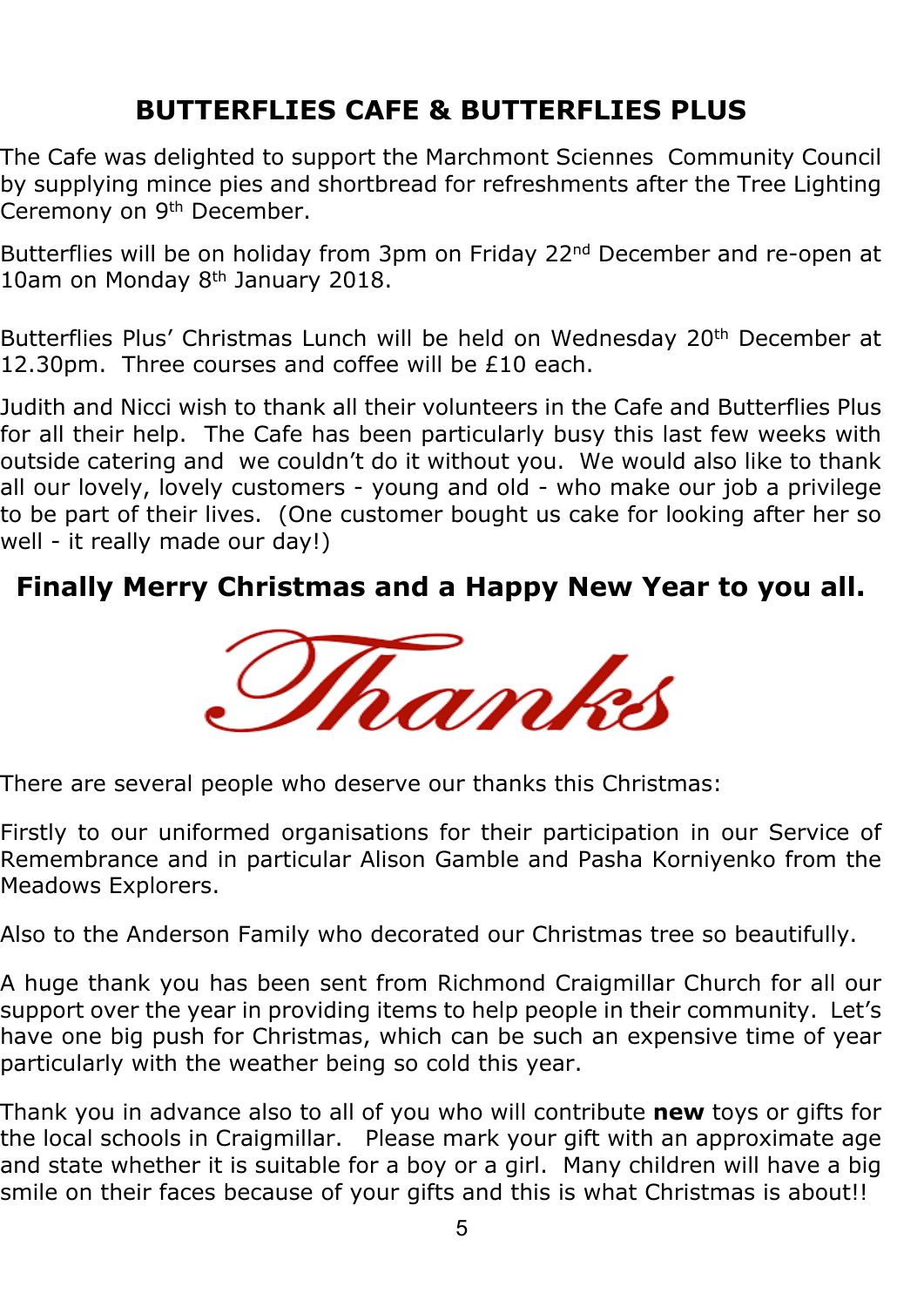### **FAMILY FOCUS WINTER 2017**

#### **Inter-generational challenge!**

Following an exchange over coffee after the service, could you write alternative words to the rhyme 'Mary had a little lamb'? Rosemary & Joel welcome more suggestions. Rosemary is in the lead so far!

Answers on a postcard to the office…please observe a 'Universal' rating!

Mary had a little lamb,

'is fleece as black as soot,

Into Mary's nice hot porridge,

'is sooty foot 'he put.





#### **Toddler Church does the Nativity!**

**Monday, 18th December, 10-10.30am … turn up, dress** up and play! Look forward to seeing you there! Do continue to share the news with any parents, grandparents or carers of the 'little or loud' crowd that you know.

Forthcoming Toddler Church: Mondays, 22nd January & 26th February in Church.

As I write and reflect on this last year we still have Nativities, Christingle and Carols to prepare for and enjoy including the annual navigation between practicalities and living in the season.

In the last few months more than one person to me has said they do not go to church as they are not used to it or they are worried that their children will make a noise. My answer is "please come"! Anytime. We are always here. No need to book, no need to worry that the children are not listening (I am used to talking or singing to myself!), no tokens to get out of the gate at the end, like in car parks. I am blessed to say they did. I hope others that we may only see seasonally or who may be new to the area or our church do the same, particularly over the Christmas season.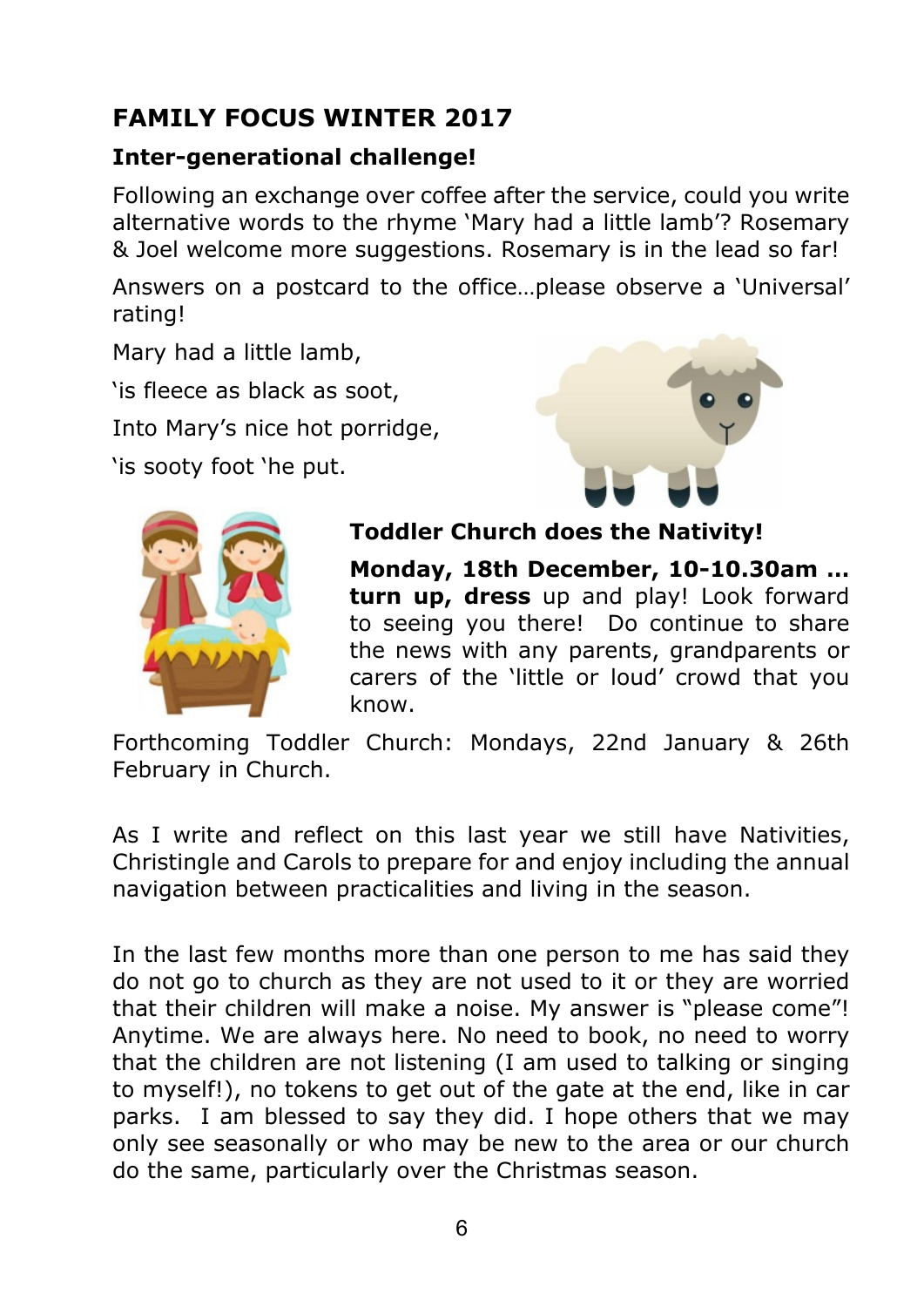It has been another packed year of family and children's work; doing our best to grow, learn and live life together with God. I am looking forward to the next chapter; who to meet and welcome, who to be part of nurturing and how we can all embrace the next year in our Church family.

Thank you to all the people that make this work possible day in day out, Sunday by Sunday, from the side lines and back benches to those covered in glue, squashed biscuit or bombarded by paper airplanes.



Thanks to those that hold the parents and children in our Church and community in prayer and those that hold their hands and hearts. Thanks to everyone for sharing your lives with us.

It is not a one person job and I am privileged to do it with you all.

Bettina

### **Future Dates**

Saturday January 13th 3pm Kids Club/ Family Event TBC Monday January 22<sup>nd</sup> 10am Toddler Church



### **GREETINGS FROM THE GUILD**

Saturday Morning Coffees will resume in the New Year on January 13<sup>th</sup> and we look forward to seeing you then.

Our first meeting of 2018 will be, as usual, at **2.30** in the St Giles room, on **January 16th,** when **Simon Fairnie, of Musselburgh Museum, will deliver his talk, Fisherwomen, Part 1!**

AND FINALLY(!) every good wish for Christmas and a Happy and Peaceful New Year to all Guild members, friends, coffee drinkers and all who read these notes!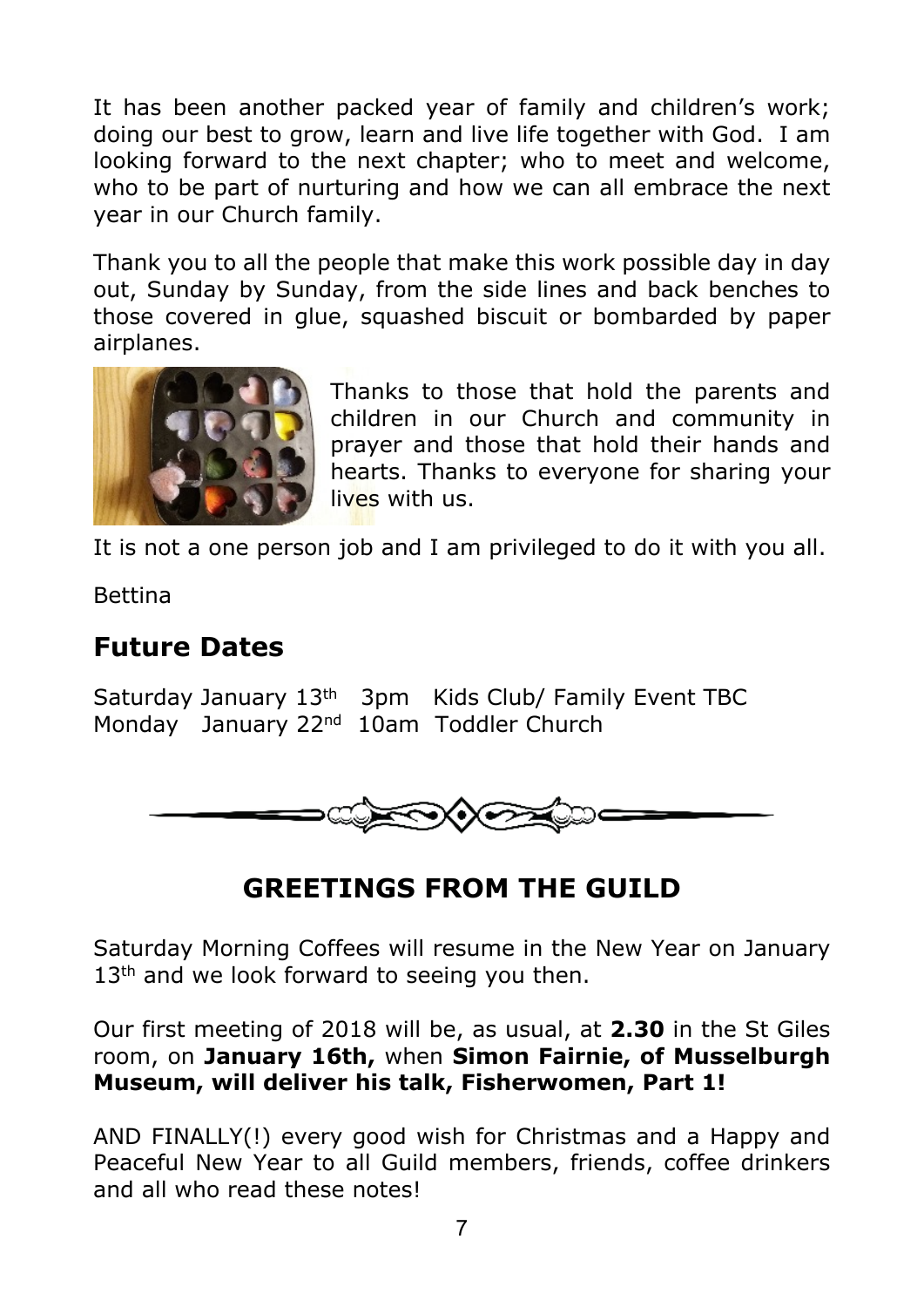## **Marchmont St Giles' Christmas Eve Christingle & Nativity**

### **4pm**



**Come dressed as your favourite character Everyone Welcome**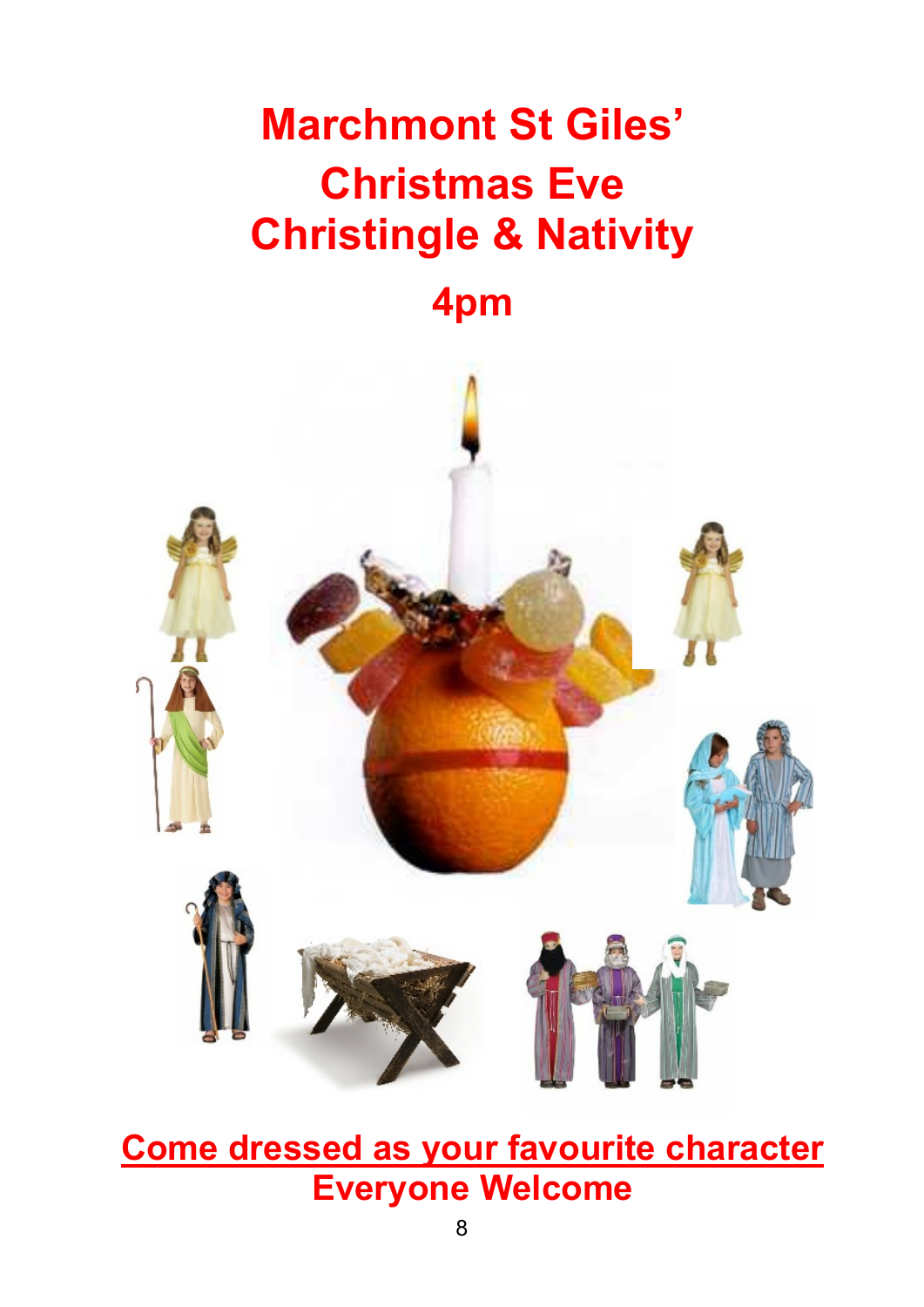## **HOGMANAY CEILIDH Marchmont St Giles' Hall Fundraiser for all the family with David Vivanco**



#### **Sunday 31st December**

#### **7.30 -10.00pm**

#### **tickets £8.00 under 12's £3.00**

**family ticket £21 (2 adults and up to 3 kids)**

**Includes**

**pate, cheese, oatcakes and soft drinks**

### **BYOB**

**Tickets available from the Cafe, the Office or at the door on the night**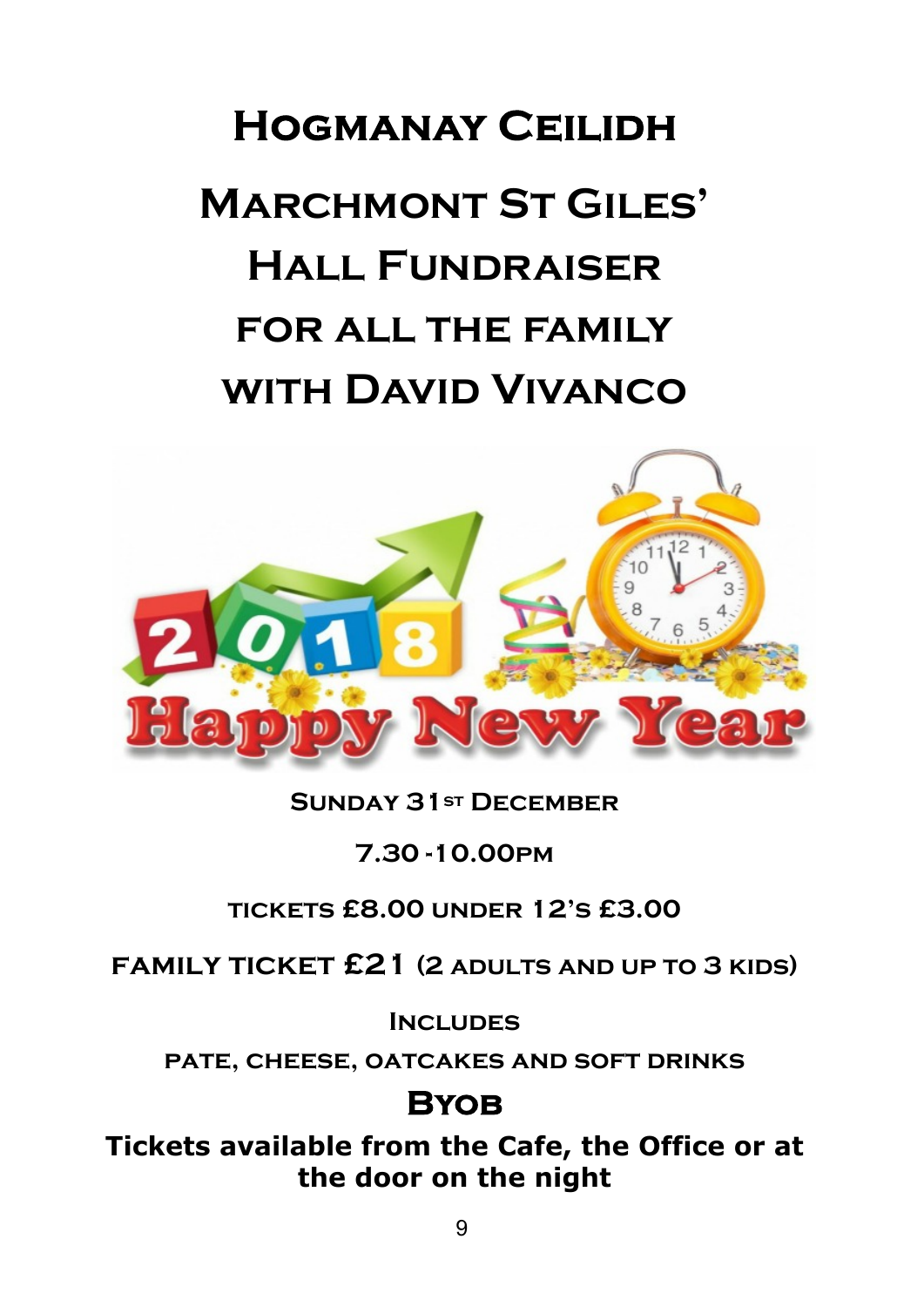

Our Christmas offerings are going to the Rock Trust this year and this is an organisation which works locally with young people aged between 16 and<br>**POCK TILIST** 25. This includes young people who 25. This includes young people who **BECAUSE EVERY YOUNG PERSON** are in transitions, leaving care or home and those involved in offending, alcohol or drug misuse.

As this issue goes to print the Right Rev Derek Browning, along with other past Moderators will be spending the night in Princes Street Gardens along with at least 9,000 others to highlight the problem that exists throughout the nation - that of people who are homeless often due to no fault of their own.

By supporting this organisation we can help fund the Nightstop service whereby accommodation can be found for up to 2 weeks for a vulnerable young person. Nicci, who works in the Cafe, along with her partner Alex have hosted several people who have used this service and just want to contribute their bit to society but need a helping hand to get there. That hand could be yours!!

Another way to help is to fill a box during advent with items suitable for these vulnerable, often scared and fragile people and hand it in to the Rock Trust office at 55 Albany Street, Edinburgh. Items such as warm gloves, scarves, hats, sweets and toiletries are a good start.

The Rock Trust provides:

Advice service available at our Underground drop in centre

One to one support, at our offices or at the young person's accommodation

Group programmes, including sport, gardening, cooking etc

Opportunities for volunteering and work experience

A respite place to stay, for those who need time away from their situation

Mediation to build positive relationships

Supported housing in shared or single accommodation

Training for professionals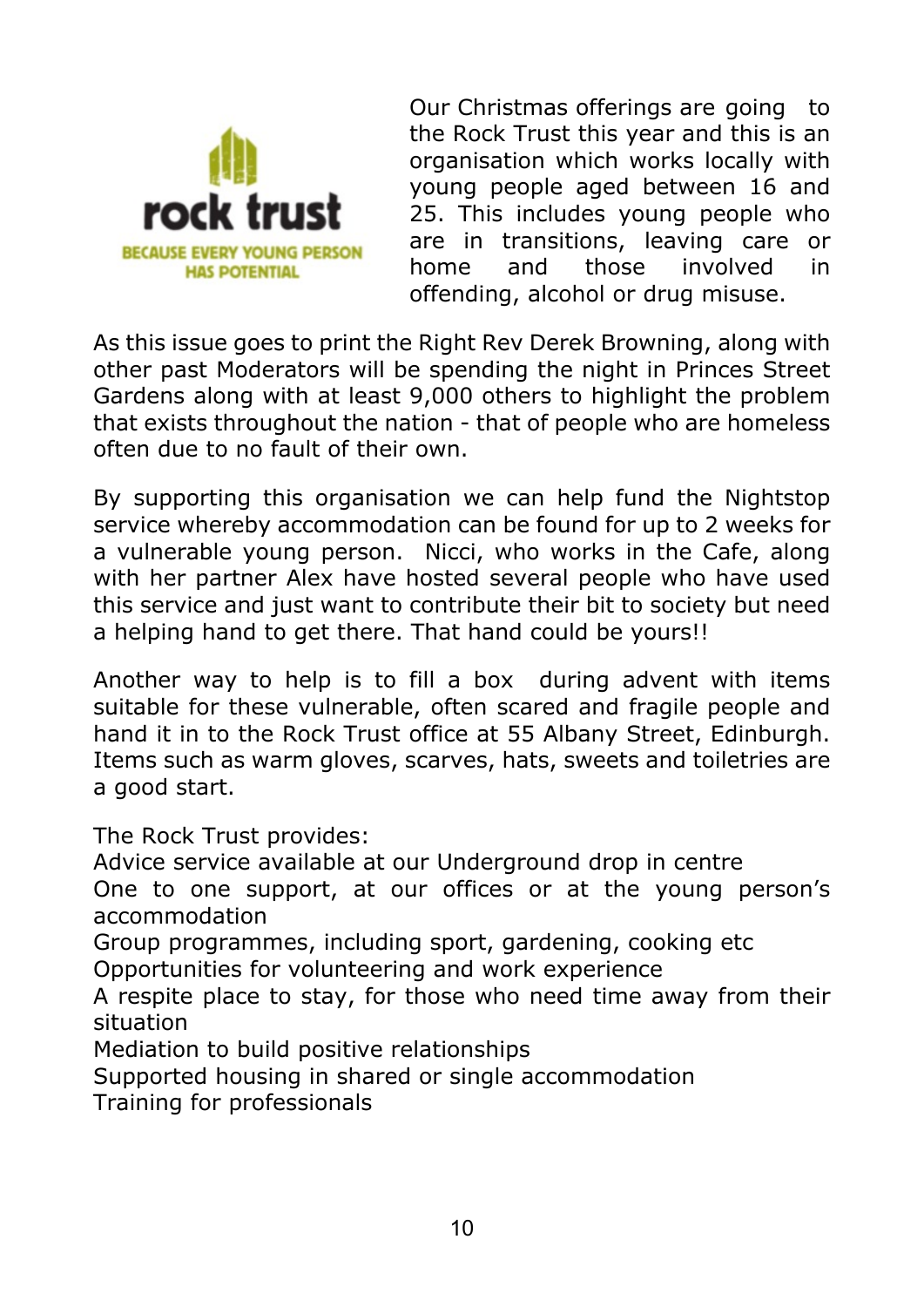

**Rev Teri Peterson** will be preaching as sole nominee at Gourock: St John's Parish Church on Sunday 10<sup>th</sup> December and we wish her every success.

**Help** is required to assemble the Christingle oranges on Saturday 23<sup>rd</sup> December at 10am in the Cafe. All ages are welcome so why not come as a family and take part - young legs are very much appreciated.

**Help** is also required to set up the Centre for the **Hogmanay Ceilidh,** which is also a fundraising event for the Hall Development project. It is proposed to do this after the Morning Service on Sunday 31<sup>st</sup> December and your assistance would be greatly appreciated.

**Kirk Session** will meet on Monday 5th March. It has been decided to cancel the February meeting as there is very little business to discuss.

**The Office** will close on Friday 23<sup>rd</sup> December and re-open on the 8th January 2018.

**Sue Undy**, our Administrator, will be leaving MSG at the end of January for pastures new and we wish her well and thank her for her contribution to the life of Marchmont St Giles'.

The next **Police Surgery** in the Cafe will be on the 17<sup>th</sup> January. If you have any concerns then our lovely Community Bobbies will be delighted to hear from you.

Please remember to save your **Christmas stamps** which can be used to raise funds for church projects. Please leave a centimetre border around the stamp and hand them into the office.

**The Shuttle Editors** wish all their readers a Merry Christmas and a Happy New Year and will be back in February 2018. They would be delighted to receive your news, articles or photos for inclusion in your magazine.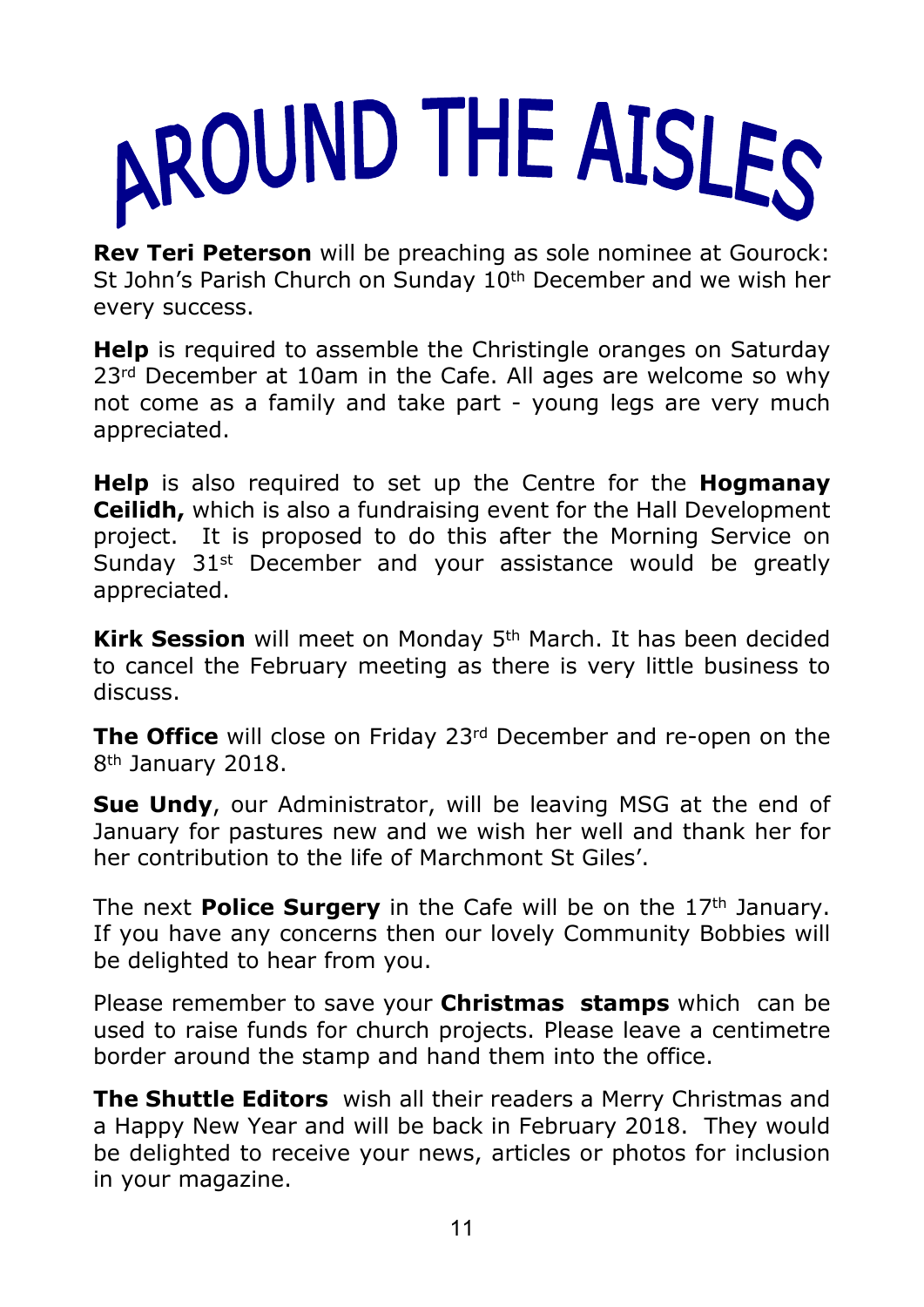### **FUNDRAISING NEWS**

**Aviva Bid.** Our bid for funds to improve access to the Centre was unsuccessful as we did not receive sufficient votes to qualify for the next stage. Having spoken to various members of the congregation and friends who tried to vote for our cause and who tried to support other ventures in last year's round of voting it appears that voting on the Aviva website is quite problematic. Aviva have acknowledged the difficulty and are giving us £100 in compensation for our difficulties but they do need to improve the process for 2018.

**Donating** It has been agreed that should you wish to donate by cheque you may easily do so. Please put a cheque payable to "Marchmont St Giles' in one of the yellow envelopes to be found on the pews, mark the envelope clearly "FUNDRAISING" and either put it in the collection plate or hand it in to the office.

We have also signed up to **BT MyDonate** and through their website it is now possible to donate and for us to receive a tax rebate. Unlike similar schemes we pay no commission to BT MyDonate.

**Web-site.** A new page "At the Heart of the Community" has been added to the Church website. Please view our video, prepared by Sonia Mitchell, which gives a very good picture of life at Marchmont St Giles.

**Burns Supper** We are holding a fund raising Burns Supper in the Church Centre on Saturday 20th January. Further details appear elsewhere in this edition of The Shuttle. At present we are short of a piper to welcome the haggis. If you can volunteer your services or know of a piper in the congregation please contact Sandy Wake.

By the time that the next edition of The Shuttle appears we hope to have received planning permission for our programme of alterations and our professional fund-raisers, Cornerstone, will be on board.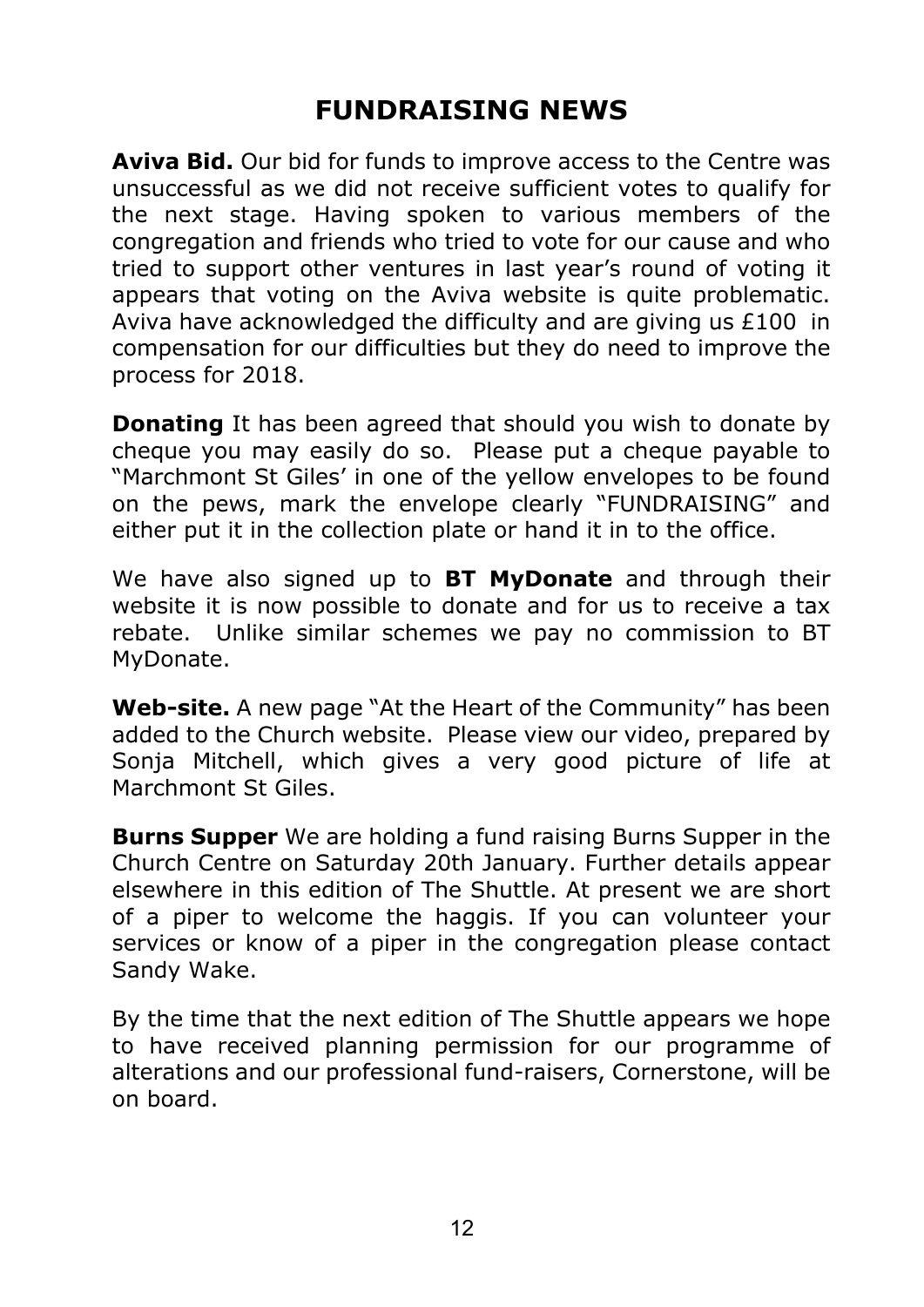### **"MARCHMONT ST GILES' AT THE HEART OF THE COMMUNITY"**



### **BURNS SUPPER SATURDAY 20TH JANUARY 2018, 6.45 for 7.15pm**

**Selkirk Grace - Karen Campbell Address to the Haggis - Sandy Wake Immortal Memory - Ken Ballantyne Toast to the Lassies - tbc Reply on behalf of the Lassies - tbc Music and Songs - David Vivanco & Ken Ballantyne**

### **MENU**

**Cock a Leekie Soup Haggis, Neeps and Tatties (vegetarian Haggis available) Cranachan Tea/Coffee and tablet**

**As the Church does not have a licence to sell alcohol this will be a BYOB event. Soft drinks will be supplied.**

**Tickets £12.50 per person. Available from: Office and Cafe Please sign up for Menu choices when purchasing tickets.**

### **This event is in aid of the Marchmont St Giles' Development fund.**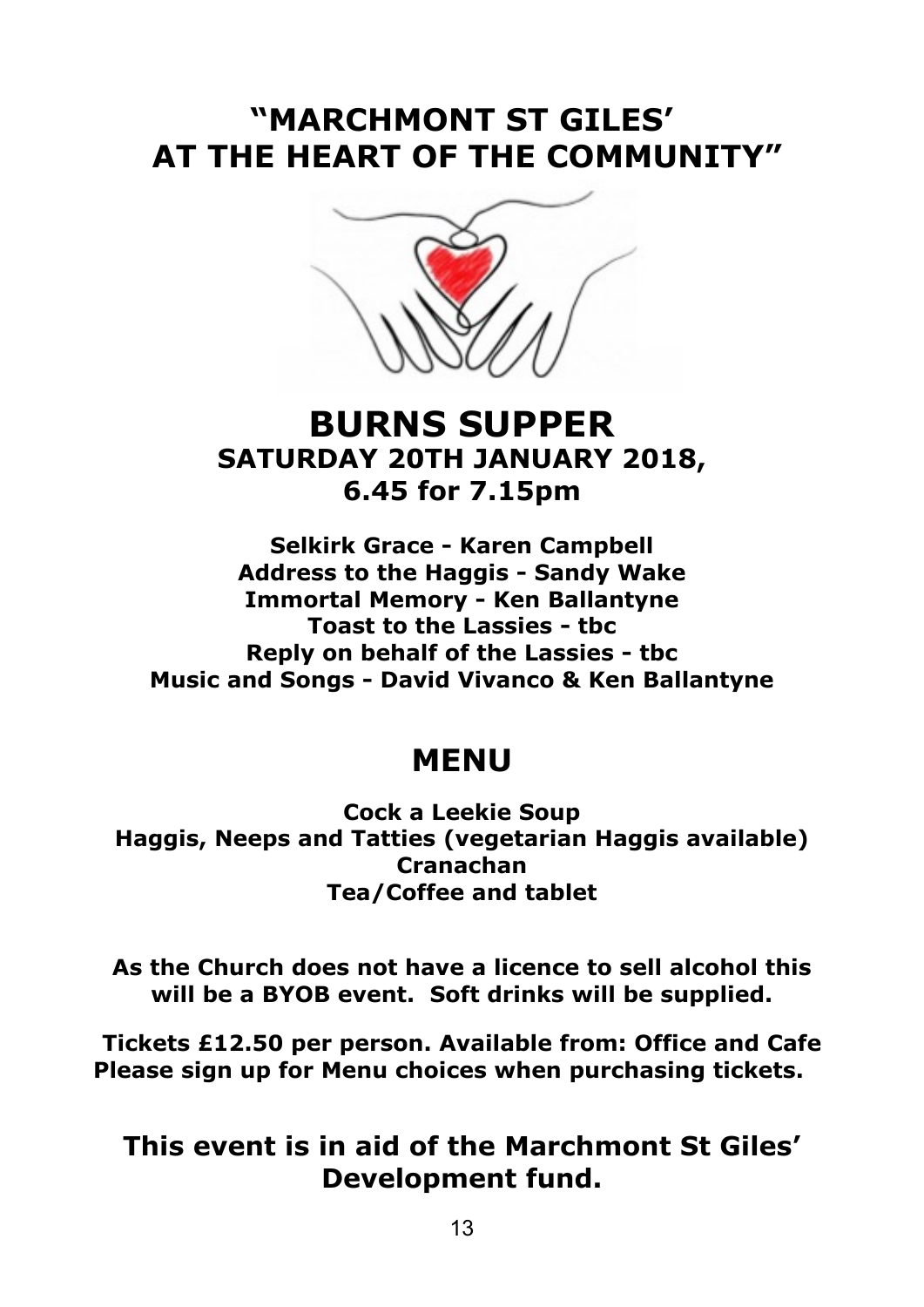### **DEVELOPMENT NEWS**

The Committee asked the Kirk Session to ratify their decision to move to DRD Architects Ltd on the retiral of Ian Riddell, which they duly did.

A very positive meeting has taken place with Glen Wade from DRD and we are very hopeful that we will have all permissions in place by Christmas. Permission has already been granted to knock down the South end!!! The next step is to prepare the Building Warrant application and this is a lot of work. Due to a lack of resources the Council are taking months to grant these, so it looks unlikely that we will be able to start in the summer of 2018 but it is vital that the Committee and the Consultants get it right first time so that the Tenders can be prepared accurately as this will be most cost effective.

Sometimes it feels like two steps forward and one step backwards but we are definitely progressing in the right direction.

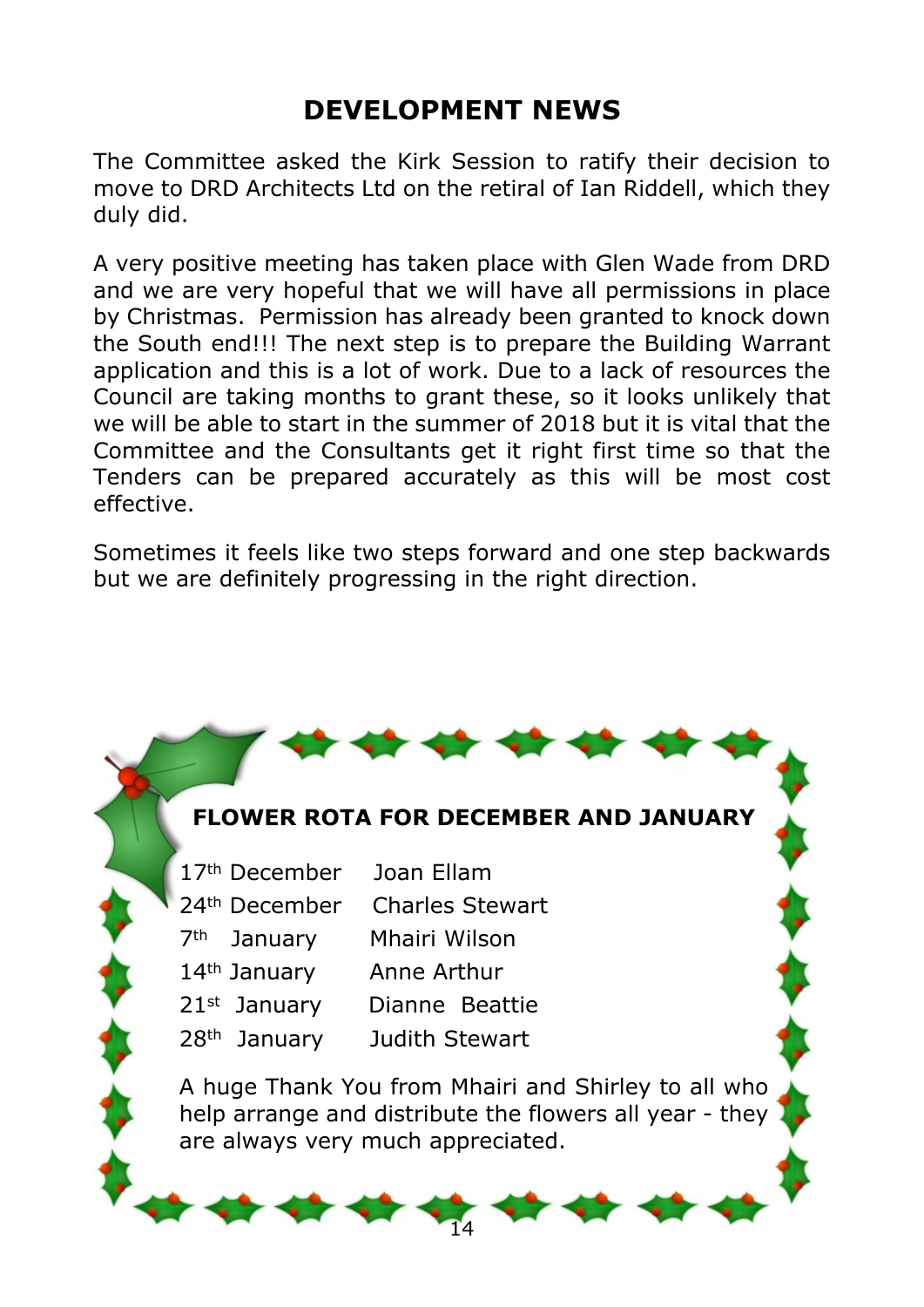### And finally………

### **The Story Behind The 12 Days Of Christmas Song**

The song was written by Catholics in England as a catechism song to teach their children about the Christian faith. The song's "gifts" help remember the teachings of the faith.

#### **"True Love" refers to God.**

#### **"Me" refers to every Christian.**

The other symbols mean the following:

- 1 Partridge in a Pear Tree = Jesus Christ
- 2 Turtle Doves = The Old & New Testaments
- 3 French Hens = Faith, Hope and Charity or the Father, Son and Holy Spirit Trinity
- 4 Calling Birds = The Four Gospels
- 5 Golden Rings = First Five Books of the Old Testament
- 6 Geese-A-Laying = The Six Days of Creation
- 7 Swans-A-Swimming = The Seven Gifts of the Holy Spirit (I Corinthians 12:8-10)
- 8 Maids-A-Milking = The Eight Beatitudes (Matthew 5:3-10)
- 9 Ladies Dancing = The Nine Fruits of the Holy Spirit (Galatians 5:22-23)
- 10 Lords-A-Leaping = The Ten Commandments (Exodus 20)
- 11 Pipers Piping = Eleven Apostles, not Judas
- 12 Drummers Drumming = The Twelve Points of Doctrine in the Apostles' Creed